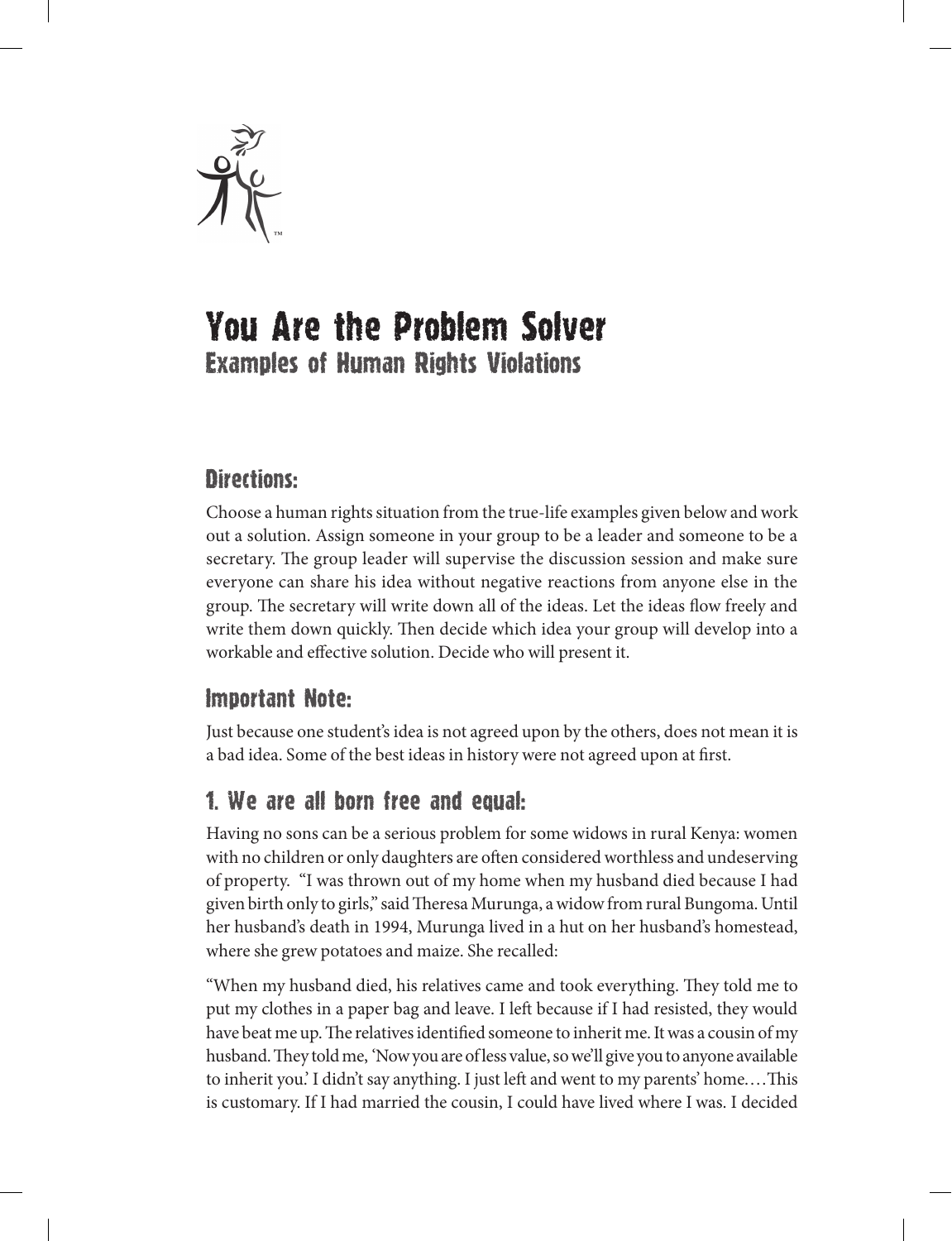not to because he was polygamous—he had five other wives.... I know if a woman is inherited, she is normally mistreated by the one who inherits her.

"If I had sons instead of daughters, they would have apportioned land to me…. When they told me to leave, they said there was no way they could recognize my daughters since they'll marry and leave the homestead. They said I shouldn't have given birth at all… . My in-laws took everything—mattresses, blankets, utensils. They chased me away like a dog. I was voiceless." From: Human Rights Watch, **hrw .org/reports/2003/kenya0303/kenya0303-03 .htm**

In certain countries, the caste system is based on the belief that some people are better or less worthy than others according to the level of society they were born into. According to their caste, they should have certain privileges or should not have those privileges.

In some communities of Sri Lanka, intermarriage between upper-caste and lower-caste persons is still socially discouraged. Marriage ads in Sri Lankan newspapers routinely specify the caste background of the match that the family is seeking. From: Human Rights Watch, **hrw .org/reports/2001/globalcaste/caste0801-03 .htm**

#### 2. Don't discriminate:

In countries throughout Europe, Romani children, sometimes known as Gypsies, receive substandard education, if they attend schools at all. In November 2000, the parents' association of Greece's Halastra Public School closed its doors to prevent enrollment of thirty-two Romani children. The Romani children were split up and sent to different schools, often quite far from their homes. From: Human Rights Watch, **hrw .org/wr2k2/children .html**

In Russia, medical staff may pressure parents to abandon a disabled (having a condition of being unable to move, work or act in a usual or healthy way) child at birth to an institution where the child is likely to be denied medical care and education. Such children are prevented from learning how to read and write. From: **isec2000 .org .uk/abstracts/papers\_j/jones\_2 .htm** 

#### 3. The right to life:

The American Medical Association estimates that more than four million women are victims of severe assaults by boyfriends and husbands each year. Studies reveal that family violence occurs in two million families in the United States, a figure that is probably underestimated as many incidents are not reported. From: **actabuse .com**